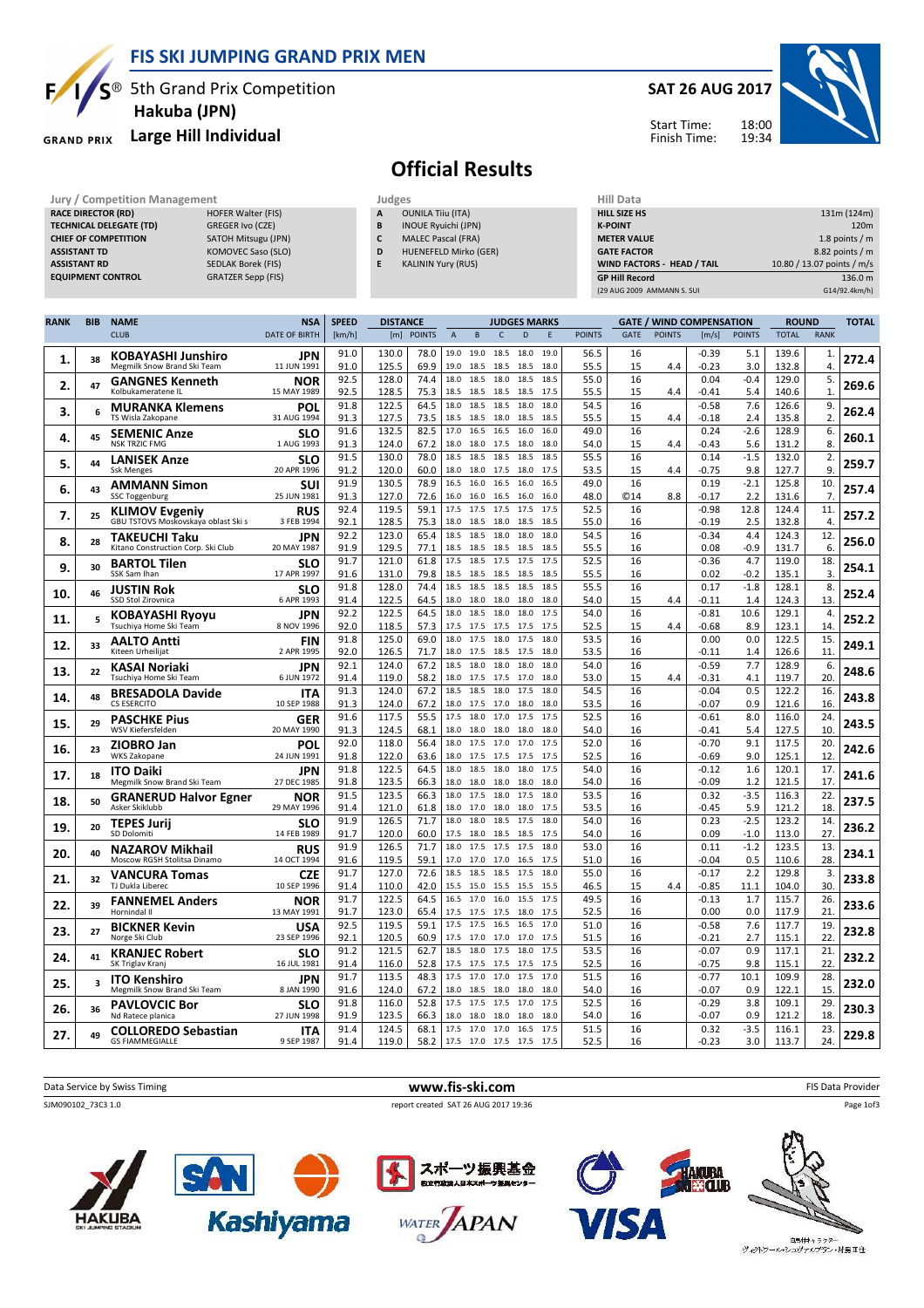FIS SKI JUMPING GRAND PRIX MEN

 $S^{\circledast}$  5th Grand Prix Competition

F

GRAND PRIX Large Hill Individual

Hakuba (JPN)

SAT 26 AUG 2017

18:00 19:34



Start Time: Finish Time:

## Official Results

| <b>RANK</b> | <b>BIB</b> | <b>NAME</b>                 | <b>NSA</b>           | <b>SPEED</b> | <b>DISTANCE</b> |               | <b>JUDGES MARKS</b> |      |           |      |      | <b>GATE / WIND COMPENSATION</b> |             |               |         | <b>ROUND</b>  |              | <b>TOTAL</b> |       |
|-------------|------------|-----------------------------|----------------------|--------------|-----------------|---------------|---------------------|------|-----------|------|------|---------------------------------|-------------|---------------|---------|---------------|--------------|--------------|-------|
|             |            | <b>CLUB</b>                 | <b>DATE OF BIRTH</b> | [km/h]       | [m]             | <b>POINTS</b> |                     |      |           | D    |      | <b>POINTS</b>                   | <b>GATE</b> | <b>POINTS</b> | [m/s]   | <b>POINTS</b> | <b>TOTAL</b> | <b>RANK</b>  |       |
| 28.         |            | <b>ZNISZCZOL Aleksander</b> | <b>POL</b>           | 91.8         | 119.5           | 59.1          | 17.0                | 17.0 | 17.0      | 17.5 | 17.5 | 51.5                            | 16          |               | $-0.41$ | 5.4           | 116.0        | 24.          |       |
|             |            | WSS Wisla                   | 8 MAR 1994           | 91.7         | 117.5           | 55.5          |                     | 17.5 | 17.0      | 17.5 | 17.5 | 52.5                            | 16          |               | $-0.08$ | 1.0           | 109.0        | 29.          |       |
| 29.         | 34         | <b>PEIER Killian</b>        | suı                  | 91.7         | 118.0           | 56.4          | 17.5                | 17.5 | 17.5      | 17.5 | 17.5 | 52.5                            | 16          |               | $-0.14$ | 1.8           | 110.7        | 27.          | 224.0 |
|             |            | Vallee du Joux              | 28 MAR 1995          | 91.8         | 120.0           | 60.0          | 17.5                | 18.0 | 17.5 17.5 |      | 17.5 | 52.5                            | 16          |               | $-0.06$ | 0.8           | 113.3        | 26.          |       |
| 30.         | 19         | <b>MIETUS Krzysztof</b>     | <b>POL</b>           | 91.6         | 118.5           | 57.3          | 17.5                | 17.5 | 17.5 17.5 |      | 17.5 | 52.5                            | 16          |               | 0.07    | $-0.8$        | 109.0        | 30.          |       |
|             |            | <b>AZS ZAKOPANE</b>         | 8 MAR 1991           | 91.7         | 120.0           | 60.0          | 17.5                | 17.5 | 17.5 17.5 |      | 17.5 | 52.5                            | 16          |               | $-0.08$ | 1.0           | 113.5        | 25.          |       |

|     | not qualified for 2nd round |                                                             |                           |      |       |      |                                 |                          |  |  |      |      |    |         |        |       |     |       |
|-----|-----------------------------|-------------------------------------------------------------|---------------------------|------|-------|------|---------------------------------|--------------------------|--|--|------|------|----|---------|--------|-------|-----|-------|
| 31. | 12                          | <b>TROFIMOV Roman Sergeevich</b><br>Sdushor CSP N. Novgorod | <b>RUS</b><br>19 NOV 1989 | 91.5 | 117.5 |      | 55.5   17.5 17.5 17.0 17.0 17.5 |                          |  |  |      | 52.0 | 16 | $-0.06$ | 0.8    | 108.3 | 31. | 108.3 |
| 32. | 37                          | <b>MAEAETTAE Jarkko</b><br>Kainuun Hiihtoseura              | <b>FIN</b><br>28 DEC 1994 | 91.5 | 115.5 | 51.9 |                                 | 18.0 17.5 17.5 17.5 17.5 |  |  |      | 52.5 | 16 | $-0.28$ | 3.7    | 108.1 | 32. | 108.1 |
| 33. | 42                          | <b>DESCHWANDEN Gregor</b><br>Horw                           | <b>SUI</b><br>27 FEB 1991 | 91.4 | 115.0 | 51.0 |                                 | 17.0 17.0 16.5 16.5 17.0 |  |  |      | 50.5 | 16 | $-0.26$ | 3.4    | 104.9 | 33. | 104.9 |
| 34. | 26                          | <b>TKACHENKO Sergey</b><br>Ski Club VKO                     | <b>KAZ</b><br>8 JUN 1999  | 91.7 | 110.5 | 42.9 |                                 | 15.5 16.0 15.5 16.0      |  |  | 16.5 | 47.5 | 16 | $-0.89$ | 11.6   | 102.0 | 34. | 102.0 |
| 35. | 21                          | <b>ZHAPAROV Marat</b><br>Ski Club VKO                       | <b>KAZ</b><br>25 AUG 1985 | 91.9 | 112.5 | 46.5 | 17.0 17.0 17.0 17.0             |                          |  |  | 17.0 | 51.0 | 16 | $-0.17$ | 2.2    | 99.7  | 35. | 99.7  |
| 35. |                             | <b>TOCHIMOTO Shohei</b><br>Megmilk Snow Brand Ski Team      | <b>JPN</b><br>21 DEC 1989 | 91.1 | 111.0 | 43.8 |                                 | 16.5 16.5 16.5 17.0 16.5 |  |  |      | 49.5 | 16 | $-0.49$ | 6.4    | 99.7  | 35. | 99.7  |
| 37. | 11                          | <b>KOZISEK Cestmir</b><br>LSK Lomnice nad Popelkou          | <b>CZE</b><br>9 NOV 1991  | 91.8 | 111.5 | 44.7 |                                 | 16.5 17.0 16.5 17.0 17.0 |  |  |      | 50.5 | 16 | $-0.28$ | 3.7    | 98.9  | 37. | 98.9  |
| 38. | 10                          | <b>KARLEN Gabriel</b><br>Gstaad                             | <b>SUI</b><br>10 MAR 1994 | 91.1 | 112.0 | 45.6 |                                 | 17.0 16.5 16.5 17.0 16.5 |  |  |      | 50.0 | 16 | 0.18    | $-1.9$ | 93.7  | 38. | 93.7  |
| 39. |                             | <b>IWASA Yuken</b><br>Sapporo Nihon Univ. High School       | <b>JPN</b><br>2 JUL 1999  | 91.5 | 107.5 | 37.5 |                                 | 17.0 16.0 16.0 16.5 16.5 |  |  |      | 49.0 | 16 | $-0.52$ | 6.8    | 93.3  | 39. | 93.3  |
| 40. | 24                          | <b>SAKUYAMA Kento</b><br>Kitano Construction Corp.Ski Team  | <b>JPN</b><br>3 JUL 1990  | 91.4 | 103.5 | 30.3 |                                 | 16.0 16.0 15.5 16.5 16.5 |  |  |      | 48.5 | 16 | $-1.10$ | 14.4   | 93.2  | 40. | 93.2  |
| 41. | 35                          | <b>ROMASHOV Alexey</b><br>Saint-Petersburg KOR1             | <b>RUS</b><br>29 APR 1992 | 91.5 | 110.5 | 42.9 |                                 | 17.0 16.5 16.0 16.5 17.0 |  |  |      | 50.0 | 16 | $-0.01$ | 0.1    | 93.0  | 41. | 93.0  |
| 42. |                             | <b>HARADA Yumu</b><br>Megmilk Snow Brand Ski Team           | <b>JPN</b><br>15 SEP 1990 | 91.4 | 107.0 | 36.6 |                                 | 16.5 16.0 16.0 16.5 16.0 |  |  |      | 48.5 | 16 | $-0.57$ | 7.4    | 92.5  | 42. | 92.5  |
| 43. | 17                          | <b>STURSA Voitech</b><br>Dukla Liberec                      | <b>CZE</b><br>3 AUG 1995  | 91.6 | 109.5 | 41.1 |                                 | 16.5 16.5 16.5 16.0 16.5 |  |  |      | 49.5 | 16 | $-0.07$ | 0.9    | 91.5  | 43. | 91.5  |
| 44. |                             | <b>JANDA Jakub</b><br>Dukla Liberec                         | <b>CZE</b><br>27 APR 1978 | 91.1 | 105.0 | 33.0 |                                 | 16.5 16.5 16.5 17.0 16.5 |  |  |      | 49.5 | 16 | $-0.61$ | 8.0    | 90.5  | 44. | 90.5  |
| 45. | 13                          | <b>GLASDER Michael</b><br>Norge Ski Club                    | <b>USA</b><br>27 MAR 1989 | 92.0 | 107.0 | 36.6 |                                 | 16.0 16.5 15.5 16.5 16.5 |  |  |      | 49.0 | 16 | $-0.37$ | 4.8    | 90.4  | 45. | 90.4  |
| 46. | 14                          | <b>IPCIOGLU Fatih Arda</b><br>Tuerkiye Kayak Federasyonu    | <b>TUR</b><br>28 SEP 1997 | 91.7 | 104.0 | 31.2 |                                 | 16.0 16.0 16.5 16.0      |  |  | 16.5 | 48.5 | 16 | $-0.49$ | 6.4    | 86.1  | 46. | 86.1  |
| 47. |                             | <b>MAURER Joshua</b><br>Altius Nordic Ski Club              | CAN<br>20 SEP 1996        | 91.7 | 100.5 | 24.9 |                                 | 16.0 16.0 15.5 16.0      |  |  | 16.0 | 48.0 | 16 | $-0.55$ | 7.2    | 80.1  | 47. | 80.1  |
| 48. |                             | <b>LARSON Casey</b><br>Norge Ski Club                       | <b>USA</b><br>16 DEC 1998 | 91.7 | 102.5 | 28.5 |                                 | 16.0 16.0 16.0 16.5 16.0 |  |  |      | 48.0 | 16 | $-0.20$ | 2.6    | 79.1  | 48. | 79.1  |

**Disqualified** 

| <b>PISUUGIIIICU</b>                                                                                        |            |               |
|------------------------------------------------------------------------------------------------------------|------------|---------------|
| $\sim$ $\sim$ $\sim$ $\sim$ $\sim$ $\sim$ $\sim$<br>$\sim$<br><b>DOVP</b><br>ו^ OWES Mackenzie<br>DU.<br>ັ | CAN        | $\sim$<br>ししし |
| .<br>WAGN<br>.<br>16<br>лка:                                                                               | CFD<br>ucn | $\sim$<br>ししに |
|                                                                                                            |            |               |

SCE 4 : SUIT

Data Service by Swiss Timing **EXECOM**<br>
Data Service by Swiss Timing FIS Data Provider<br>
FIS Data Provider<br>
FIS Data Provider<br>
Page 2013 report created SAT 26 AUG 2017 19:36 Page 2of3 $\left| \boldsymbol{\mathcal{F}} \right|$ スポーツ振興基金









ー<br>ヴィクトワール・シュヴァルプラン・村男Ⅲ世